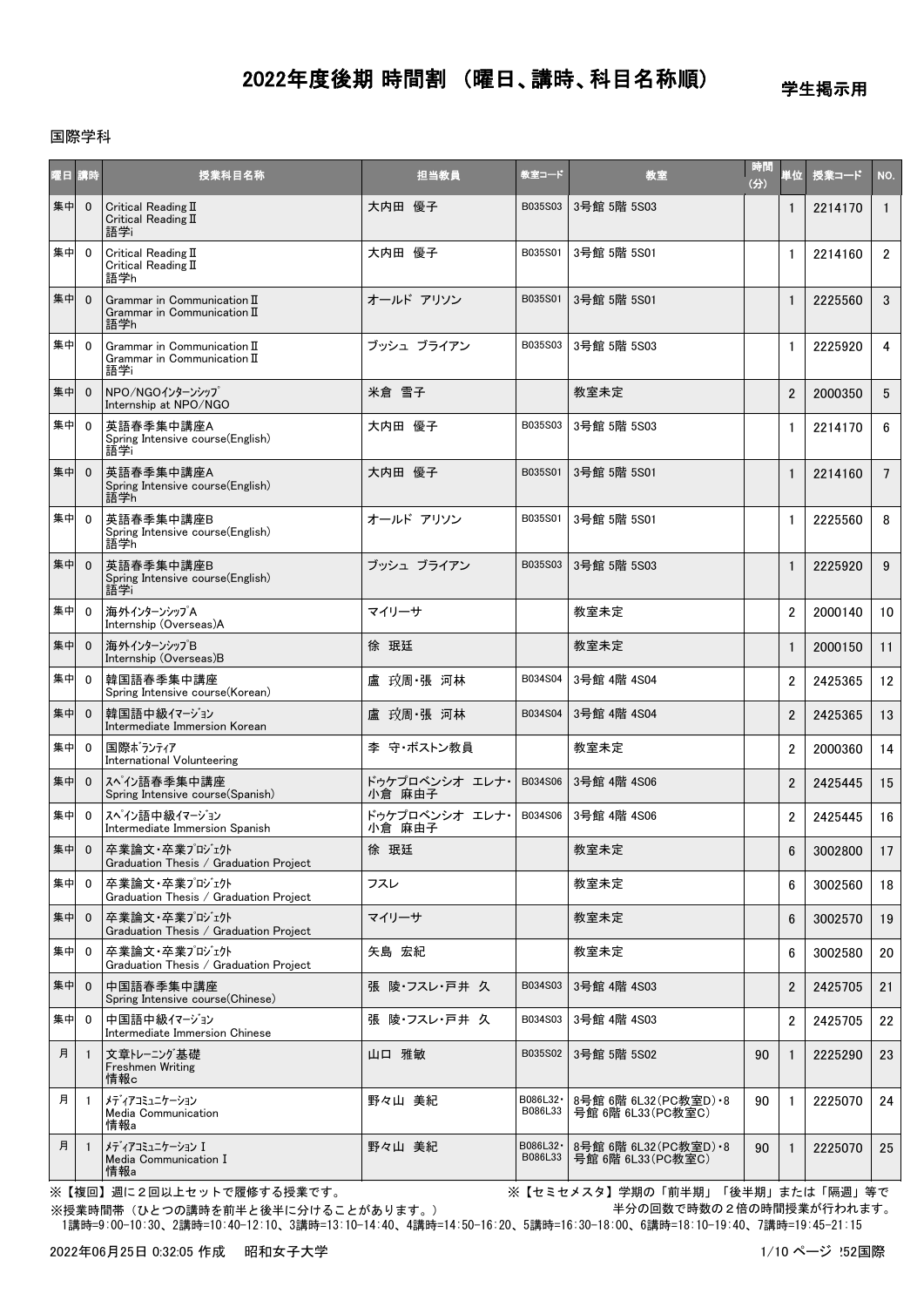学生掲示用

## 国際学科

| 阳目 | 講時             | 授業科目名称                                                                          | 担当教員                                          | 教室コード                | 教室                                          | 時間<br>(分) | 単位             | 授業コード   | NO. |
|----|----------------|---------------------------------------------------------------------------------|-----------------------------------------------|----------------------|---------------------------------------------|-----------|----------------|---------|-----|
| 月  | $\overline{2}$ | 韓国現代史Ⅱ<br>Modern History of Korea II                                            | 金 東明                                          | B034S04              | 3号館 4階 4S04                                 | 90        | $\overline{2}$ | 2215280 | 26  |
| 月  | $\overline{2}$ | スペイン語中上級<br>Upper Intermediate Spanish                                          | ドゥケプロベンシオ エレナ<br>【複回】木2 小倉 麻由子                | B035S01              | 3号館 5階 5S01                                 | 90        | $\overline{2}$ | 2214340 | 27  |
| 月  | $\overline{2}$ | 卒業演習<br><b>Graduation Seminar</b>                                               | 徐 珉廷                                          |                      | B034S02B 3号館 4階 4S02B                       | 90        | $\mathbf{1}$   | 2228180 | 28  |
| 月  | $\overline{2}$ | 中国社会研究B<br>Chinese Studies B<br>遠隔                                              | フスレ                                           | B015L31 ·<br>B033S03 | 1号館 5階 5L31 (PC教室L) · 3<br>号館 3階 3S03       | 90        | $\overline{2}$ | 2214650 | 29  |
| 月  | $\overline{2}$ | ドイツ語中上級<br>Upper Intermediate German                                            | ステファン メルテンス<br>【複回】水1 ステファン メル<br>テンス         | B034S03              | 3号館 4階 4S03                                 | 90        | $\overline{2}$ | 2214460 | 30  |
| 月  | $\overline{2}$ | フランス語中上級<br>Upper Intermediate French                                           | 伊東 イザベル<br>【複回】水1 田戸 カンナ                      | B034S06              | 3号館 4階 4S06                                 | 90        | $\overline{2}$ | 2214520 | 31  |
| 月  | $\overline{2}$ | 文章トレーニング基礎<br>Freshmen Writing<br>情報d                                           | 山口 雅敏                                         | B035S02              | 3号館 5階 5S02                                 | 90        | $\mathbf{1}$   | 2225840 | 32  |
| 月  | $\overline{2}$ | メディアコミュニケーション<br>Media Communication<br>情報c                                     | 野々山 美紀                                        | B086L32 ·<br>B086L33 | 8号館 6階 6L32(PC教室D) •8<br>号館 6階 6L33 (PC教室C) | 90        | $\mathbf{1}$   | 2225680 | 33  |
| 月  | $\overline{2}$ | メディアコミュニケーション I<br>Media Communication I<br>情報c                                 | 野々山 美紀                                        | B086L32 ·<br>B086L33 | 8号館 6階 6L32(PC教室D) •8<br>号館 6階 6L33 (PC教室C) | 90        | $\mathbf{1}$   | 2225680 | 34  |
| 月  | 3              | アメリカ社会研究B<br>American Studies B                                                 | オキーフ アーサー                                     | B033S04              | 3号館 3階 3S04                                 | 90        | $\overline{2}$ | 2214270 | 35  |
| 月  | 3              | アメリカの社会と文化<br>American Society and Culture                                      | オキーフ アーサー                                     | B033S04              | 3号館 3階 3S04                                 | 90        | $\overline{2}$ | 2214270 | 36  |
| 月  | 3              | 韓国語集中実践<br><b>Intensive Practical Korean</b>                                    | 徐 珉廷<br>【複回】木4 李守                             | B033S03              | 3号館 3階 3S03                                 | 90        | $\overline{2}$ | 2228300 | 37  |
| 月  | 3              | 韓国社会研究B<br>Korean Studies B                                                     | 金 東明                                          | B034S04              | 3号館 4階 4S04                                 | 90        | $\overline{2}$ | 2215290 | 38  |
| 月  | 3              | スペイン語集中イマージョン<br>Intensive Immersion Spanish                                    | ドゥケプロベンシオ エレナ<br>【複回】火4 ジェン アバド<br>ハイメ フェルナンド | B035S01              | 3号館 5階 5S01                                 | 90        | $\overline{2}$ | 2224930 | 39  |
| 月  | 3              | 中国現代史Ⅱ<br>Modern History of China II<br>遠隔                                      | フスレ                                           | B033S05-<br>B015L31  | 3号館 3階 3S05·1号館 5階<br>5L31 (PC教室L)          | 90        | $\overline{2}$ | 2214640 | 40  |
| 月  | 3              | 中国語集中コア<br>Intensive Core Chinese                                               | 戸井 久<br>【複回】土2 戸井 久                           | B035S03              | 3号館 5階 5S03                                 | 90        | $\overline{2}$ | 2225720 | 41  |
| 月  | 3              | ドイツ語集中イマージョン<br>Intensive Immersion German                                      | ステファン メルテンス<br>【複回】木4 カーロウ アンド<br>レアルイーゼ      | B034S03              | 3号館 4階 4S03                                 | 90        | $\overline{2}$ | 2214470 | 42  |
| 月  | 3              | フランス語集中イマージョン<br>Intensive Immersion French                                     | 伊東 イザベル<br>【複回】木4 市橋 明典                       | B034S06              | 3号館 4階 4S06                                 | 90        | $\overline{2}$ | 2225620 | 43  |
| 月  | 3              | フランス社会研究<br><b>French Studies</b><br>⊚                                          | 田戸カンナ                                         | B035S02              | 3号館 5階 5S02                                 | 90        | 2              | 2225000 | 44  |
| 月  | 3              | フランスの社会と文化<br>French: Society and Culture<br>⊚                                  | 田戸 カンナ                                        | B035S02              | 3号館 5階 5S02                                 | 90        | $\overline{2}$ | 2225000 | 45  |
| 月  | 4              | 国際·地域研究A<br>Seminar in International and Regional Studies A<br>$\left(1\right)$ | 小倉 麻由子<br>【複回】木5 小倉 麻由子                       | B034S04              | 3号館 4階 4S04                                 | 90        | 4              | 2237790 | 46  |
| 月  | 4              | 国際·地域研究A<br>Seminar in International and Regional Studies A<br>(3)              | 柿崎 正樹<br>【複回】木4 柿崎 正樹                         | B035S01              | 3号館 5階 5S01                                 | 90        | 4              | 2237130 | 47  |
| 月  | 4              | 国際·地域研究B<br>Seminar in International and Regional Studies B<br>$\left(1\right)$ | オキーフ アーサー<br>【複回】金5 オキーフ アー<br>サー             | B033S04              | 3号館 3階 3S04                                 | 90        | 4              | 2237140 | 48  |

※授業時間帯(ひとつの講時を前半と後半に分けることがあります。)

※【複回】週に2回以上セットで履修する授業です。 ※【セミセメスタ】学期の「前半期」「後半期」または「隔週」等で 半分の回数で時数の2倍の時間授業が行われます。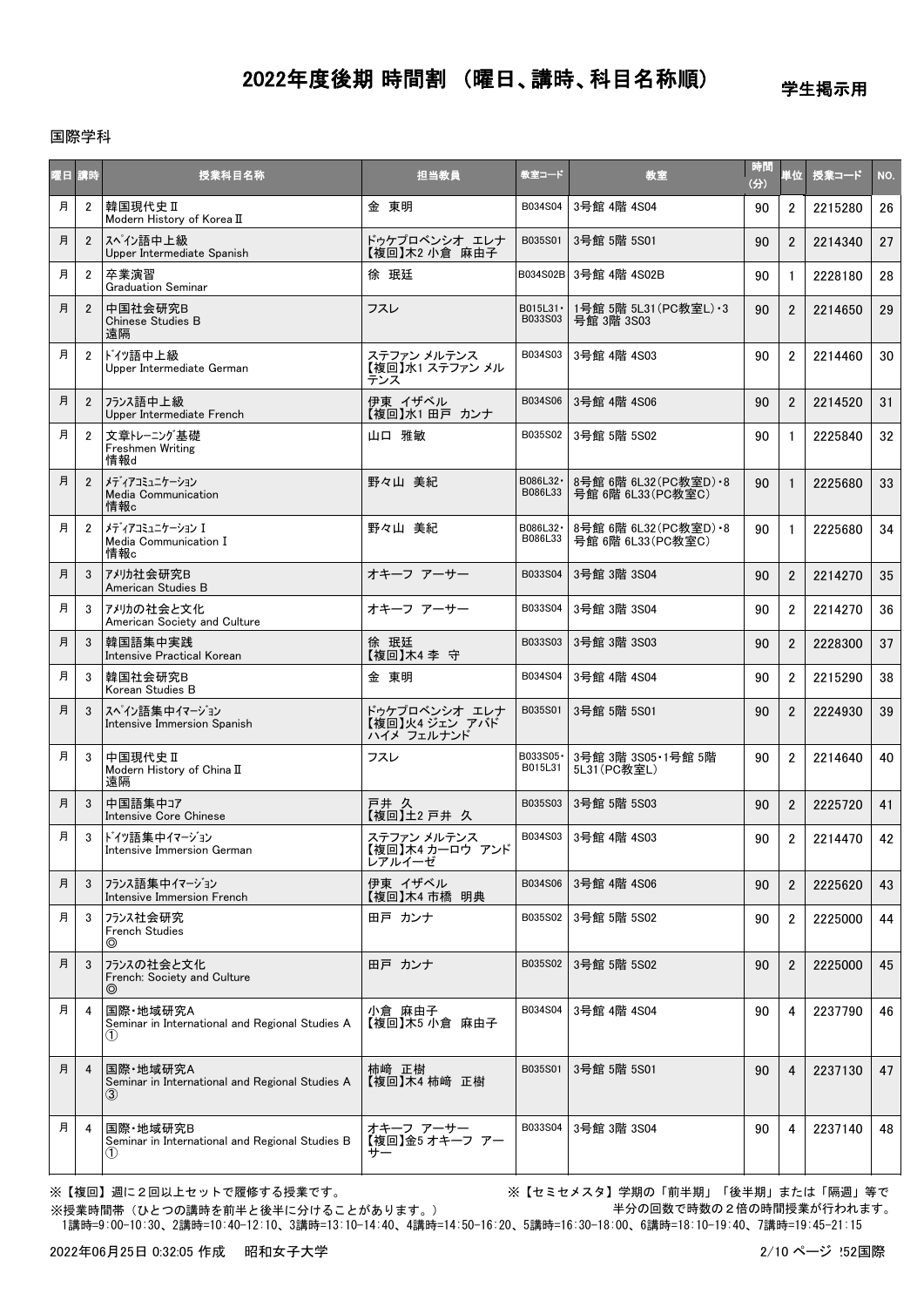学生掲示用

### 国際学科

| 曜日 | 請時             | 授業科目名称                                                           | 担当教員                              | 教室コード               | 教室                                 | 時間<br>(分) | 単位             | 授業コード   | NO. |
|----|----------------|------------------------------------------------------------------|-----------------------------------|---------------------|------------------------------------|-----------|----------------|---------|-----|
| 月  | $\overline{4}$ | 国際·地域研究C<br>Seminar in International and Regional Studies<br>(1) | 小倉 麻由子<br>【複回】木5 小倉 麻由子           | B034S04             | 3号館 4階 4S04                        | 90        | 4              | 2237190 | 49  |
| 月  | $\overline{4}$ | 国際·地域研究C<br>Seminar in International and Regional Studies<br>(3) | 柿崎 正樹<br>【複回】木4 柿崎 正樹             | B035S01             | 3号館 5階 5S01                        | 90        | 4              | 2237220 | 50  |
| 月  | $\overline{4}$ | 国際·地域研究D<br>Seminar in International and Regional Studies<br>(1) | オキーフ アーサー<br>【複回】金5 オキーフ アー<br>サー | B033S04             | 3号館 3階 3S04                        | 90        | 4              | 2237150 | 51  |
| 月  | 4              | 数理基礎B<br>Mathematics B<br>(教養)                                   | 宮本 忠                              | B031S02             | 3号館 1階 1S02                        | 90        | $\overline{2}$ | 2272110 | 52  |
| 月  | $\overline{4}$ | 中国社会研究C<br>Chinese Studies C                                     | 張 陵                               | B034S03             | 3号館 4階 4S03                        | 90        | $\overline{2}$ | 2225690 | 53  |
| 月  | 4              | 日本近現代史<br>Japanese Modern History<br>O(2019年度以前入学者は◎)            | 松田 忍                              | B077L02             | 7号館 7階 7L02(第1視聴覚室)                | 90        | $\overline{2}$ | 2213160 | 54  |
| 月  | 5              | 20th Century Britain<br>20th Century Britain<br>⊚                | 鈴木 雅子                             | B032S03             | 3号館 2階 2S03                        | 90        | $\overline{2}$ | 2274200 | 55  |
| 月  | 5              | 国際協力入門<br>Introduction to International Cooperation              | 米倉 雪子                             | B014S34             | 1号館 4階 4S34 (合同講義室)                | 90        | $\overline{2}$ | 2225740 | 56  |
| 火  | $\overline{1}$ | English Seminar II<br>English Seminar II<br>a                    | 難波 香                              | B034S06             | 3号館 4階 4S06                        | 90        | $\mathbf{1}$   | 2214250 | 57  |
| 火  | $\overline{1}$ | TOEIC Preparation II<br>TOEIC Preparation II<br>a                | 難波 香                              | B034S06             | 3号館 4階 4S06                        | 90        | $\mathbf{1}$   | 2214250 | 58  |
| 火  | $\mathbf{1}$   | 基礎ゼミ<br>Freshmen Seminar<br>A                                    | 柏木 厚子                             | B035S01             | 3号館 5階 5S01                        | 90        | $\mathbf{1}$   | 2225750 | 59  |
| 火  | -1             | 基礎ゼミ<br>Freshmen Seminar<br>B                                    | 川畑 由美                             | B034S03             | 3号館 4階 4S03                        | 90        | $\mathbf{1}$   | 2225760 | 60  |
| 火  | -1             | 基礎ゼミ<br>Freshmen Seminar<br>D                                    | 徐 珉廷                              | B034S04             | 3号館 4階 4S04                        | 90        | $\mathbf{1}$   | 2225780 | 61  |
| 火  | $\overline{1}$ | 基礎ゼミ<br>Freshmen Seminar<br>G                                    | 寺島 政子                             |                     | B034S02B 3号館 4階 4S02B              | 90        | $\mathbf{1}$   | 2225800 | 62  |
| 火  | $\overline{1}$ | 基礎ゼミ<br>Freshmen Seminar<br>C                                    | フスレ                               | B033S04             | 3号館 3階 3S04                        | 90        | $\mathbf{1}$   | 2225770 | 63  |
| 火  | $\overline{1}$ | 基礎ゼミ<br>Freshmen Seminar<br>F                                    | 矢島 宏紀                             | B033S40             | 3号館 3階 3S40                        | 90        | $\mathbf{1}$   | 2273880 | 64  |
| 火  | -1             | 基礎ゼミ<br>Freshmen Seminar<br>н                                    | 米倉 雪子                             | B033S05             | 3号館 3階 3S05                        | 90        | $\mathbf{1}$   | 2225810 | 65  |
| 火  | -1             | 基礎ゼミ<br>Freshmen Seminar<br>Е                                    | 李守                                | B035S03             | 3号館 5階 5S03                        | 90        | $\mathbf{1}$   | 2225790 | 66  |
| 火  |                | 基礎ゼミ<br>Freshmen Seminar                                         | 渡邊 知子                             | B035S02             | 3号館 5階 5S02                        | 90        | $\mathbf{1}$   | 2225820 | 67  |
| 火  | $\overline{2}$ | Comprehensive EnglishIA<br>Comprehensive English I A<br>語学e      | オキーフ アーサー                         | B033S40·<br>B015L31 | 3号館 3階 3S40·1号館 5階<br>5L31 (PC教室L) | 90        | 1              | 2228520 | 68  |
| 火  | $\overline{2}$ | Comprehensive EnglishIA<br>Comprehensive English I A<br>語学a      | 柏木 厚子                             | B035S01             | 3号館 5階 5S01                        | 90        | 1              | 2225430 | 69  |

※授業時間帯(ひとつの講時を前半と後半に分けることがあります。)

※【複回】週に2回以上セットで履修する授業です。 ※【セミセメスタ】学期の「前半期」「後半期」または「隔週」等で 半分の回数で時数の2倍の時間授業が行われます。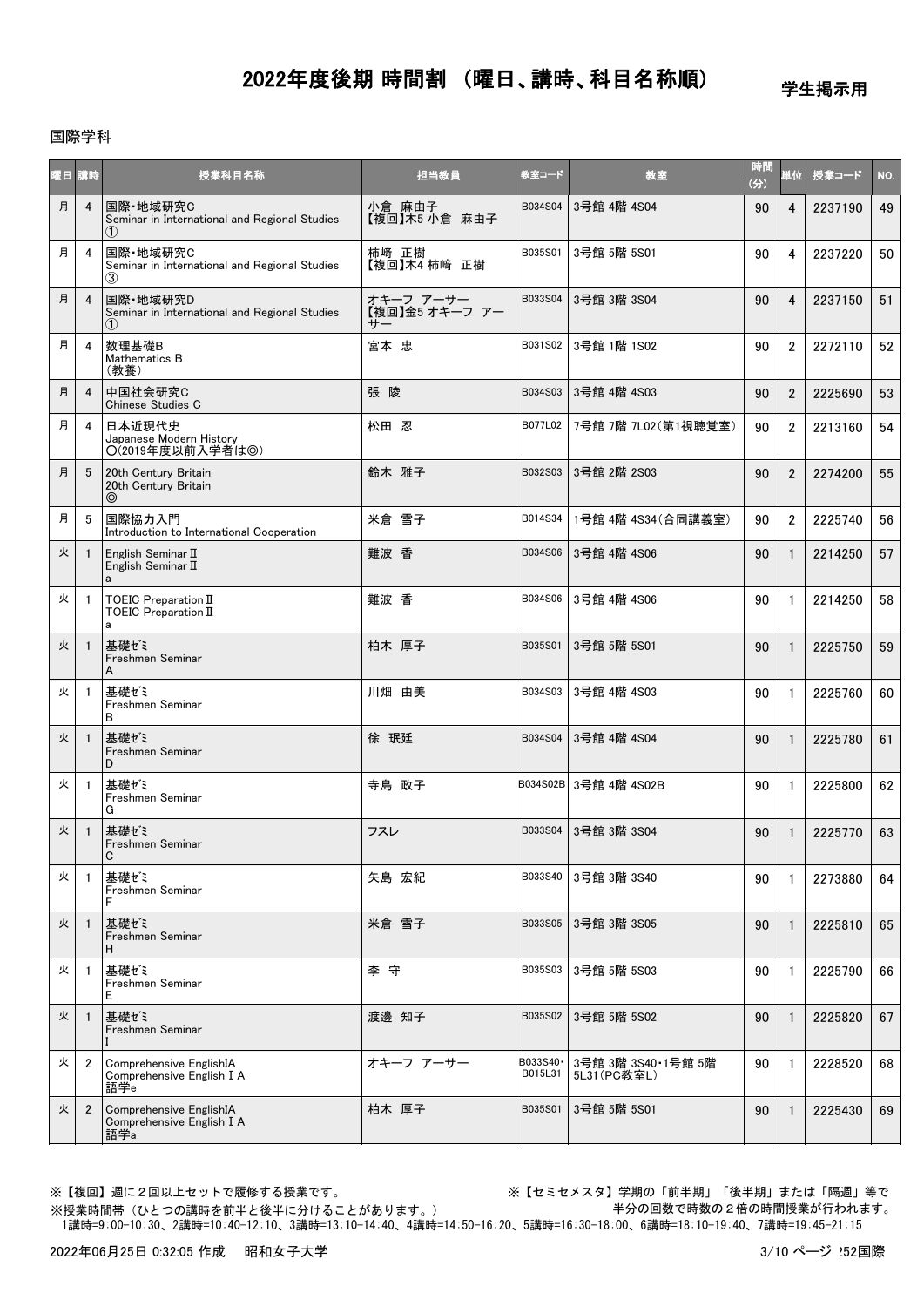学生掲示用

## 国際学科

| 曜日  | 講時             | 授業科目名称                                                                         | 担当教員                                    | 教室コード               | 教室                                 | 時間<br>(分) | 単位               | 授業コード   | NO. |
|-----|----------------|--------------------------------------------------------------------------------|-----------------------------------------|---------------------|------------------------------------|-----------|------------------|---------|-----|
| 火   | $\overline{2}$ | Comprehensive EnglishIA<br>Comprehensive English I A<br>語学b                    | 難波 香                                    | B034S06             | 3号館 4階 4S06                        | 90        | $\mathbf{1}$     | 2225450 | 70  |
| 火   | $\overline{2}$ | Comprehensive EnglishIA<br>Comprehensive English I A<br>語学f                    | フェラーロ ティモシー                             |                     | B034S02B 3号館 4階 4S02B              | 90        | $\mathbf{1}$     | 2225420 | 71  |
| 火   | $\overline{2}$ | Comprehensive EnglishIA<br>Comprehensive English I A<br>語学c                    | ブッシュ ブライアン                              | B085S43             | 8号館 5階 5S43                        | 90        | $\mathbf{1}$     | 2225440 | 72  |
| 火   | $\overline{2}$ | Comprehensive EnglishIA<br>Comprehensive English I A<br>語学d                    | 渡邊 知子                                   | B035S02             | 3号館 5階 5S02                        | 90        | $\mathbf{1}$     | 1235480 | 73  |
| 火   | $\overline{2}$ | English as a Lingua Franca I A<br>English as a Lingua Franca I A<br>語学e        | オキーフ アーサー                               | B033S40·<br>B015L31 | 3号館 3階 3S40·1号館 5階<br>5L31 (PC教室L) | 90        | $\mathbf{1}$     | 2228520 | 74  |
| 火   | $\overline{2}$ | English as a Lingua Franca I A<br>English as a Lingua Franca I A<br>語学a        | 柏木 厚子                                   | B035S01             | 3号館 5階 5S01                        | 90        | $\mathbf{1}$     | 2225430 | 75  |
| 火   | $\overline{2}$ | English as a Lingua Franca I A<br>English as a Lingua Franca I A<br>語学b        | 難波 香                                    | B034S06             | 3号館 4階 4S06                        | 90        | $\mathbf{1}$     | 2225450 | 76  |
| 火   | $\overline{2}$ | English as a Lingua Franca I A<br>English as a Lingua Franca I A<br>語学f        | フェラーロ ティモシー                             |                     | B034S02B 3号館 4階 4S02B              | 90        | $\mathbf{1}$     | 2225420 | 77  |
| 火   | $\overline{2}$ | English as a Lingua Franca I A<br>English as a Lingua Franca I A<br>語学c        | ブッシュ ブライアン                              | B085S43             | 8号館 5階 5S43                        | 90        | $\mathbf{1}$     | 2225440 | 78  |
| 火   | $\overline{2}$ | English as a Lingua Franca I A<br>English as a Lingua Franca I A<br>語学d        | 渡邊 知子                                   | B035S02             | 3号館 5階 5S02                        | 90        | $\mathbf{1}$     | 1235480 | 79  |
| 火   | $\overline{2}$ | 国際開発協力<br>International Development Cooperation<br>◎                           | 米倉 雪子                                   | B035S03             | 3号館 5階 5S03                        | 90        | $\overline{2}$   | 2214980 | 80  |
| 火   | 3              | Academic Writing I<br>Academic Writing I<br>語学i                                | オキーフ アーサー                               | B033S03             | 3号館 3階 3S03                        | 90        | $\mathbf{1}$     | 2272220 | 81  |
| 火   | 3              | Academic Writing I<br>Academic Writing I<br>語学h                                | フェラーロ ティモシー                             | B035S02             | 3号館 5階 5S02                        | 90        | $\mathbf{1}$     | 2272210 | 82  |
| 火   | 3              | 韓国語中上級<br>Upper Intermediate Korean<br>遠隔                                      | 張 河林<br>【複回】木2 李 守                      | B035S03             | 3号館 5階 5S03                        | 90        | $\overline{2}$   | 2215320 | 83  |
| ıĮ, | 3              | スペイン・ラテンアメリカ社会研究B<br>Spanish and Latin American Studies B                      | ジェン アバド ハイメ フェ  <br>ルナンド                | B034S03             | 3号館 4階 4S03                        | 90        | $\boldsymbol{2}$ | 2214320 | 84  |
| 火   | 3              | 中国語中上級<br>Upper Intermediate Chinese                                           | マイリーサ<br>【複回】木2 フスレ                     | B035S01             | 3号館 5階 5S01                        | 90        | $\overline{2}$   | 2214690 | 85  |
| 火   | 3              | ベトナム語中上級<br>Upper Intermediate Vietnamese                                      | 川畑 由美・大泉 さやか<br>【複回】木1 川畑 由美木2<br>川畑 由美 |                     | B034S02B 3号館 4階 4S02B              | 90        | $\overline{2}$   | 2214580 | 86  |
| 火   | $\overline{4}$ | 韓国語集中コア<br>Intensive Core Korean                                               | 張 河林<br>【複回】土2 盧 玫周                     | B035S03             | 3号館 5階 5S03                        | 90        | $\overline{2}$   | 2225900 | 87  |
| 火   | 4              | 国際·地域研究B<br>Seminar in International and Regional Studies B<br>(3)             | 川畑 由美<br>【複回】金5 川畑 由美                   | B033S03             | 3号館 3階 3S03                        | 90        | 4                | 2238080 | 88  |
| 火   | $\overline{4}$ | 国際·地域研究D<br>Seminar in International and Regional Studies<br>$\left( 3\right)$ | 川畑 由美<br>【複回】金5川畑 由美                    | B033S03             | 3号館 3階 3S03                        | 90        | 4                | 2238100 | 89  |
| 火   | 4              | 国際チュートリアル<br><b>International Tutorial</b>                                     | 徐 珉廷                                    | B034S06             | 3号館 4階 4S06                        | 90        | -1               | 2272270 | 90  |

 1講時=9:00-10:30、2講時=10:40-12:10、3講時=13:10-14:40、4講時=14:50-16:20、5講時=16:30-18:00、6講時=18:10-19:40、7講時=19:45-21:15 ※授業時間帯(ひとつの講時を前半と後半に分けることがあります。) ※【複回】週に2回以上セットで履修する授業です。 ※【セミセメスタ】学期の「前半期」「後半期」または「隔週」等で 半分の回数で時数の2倍の時間授業が行われます。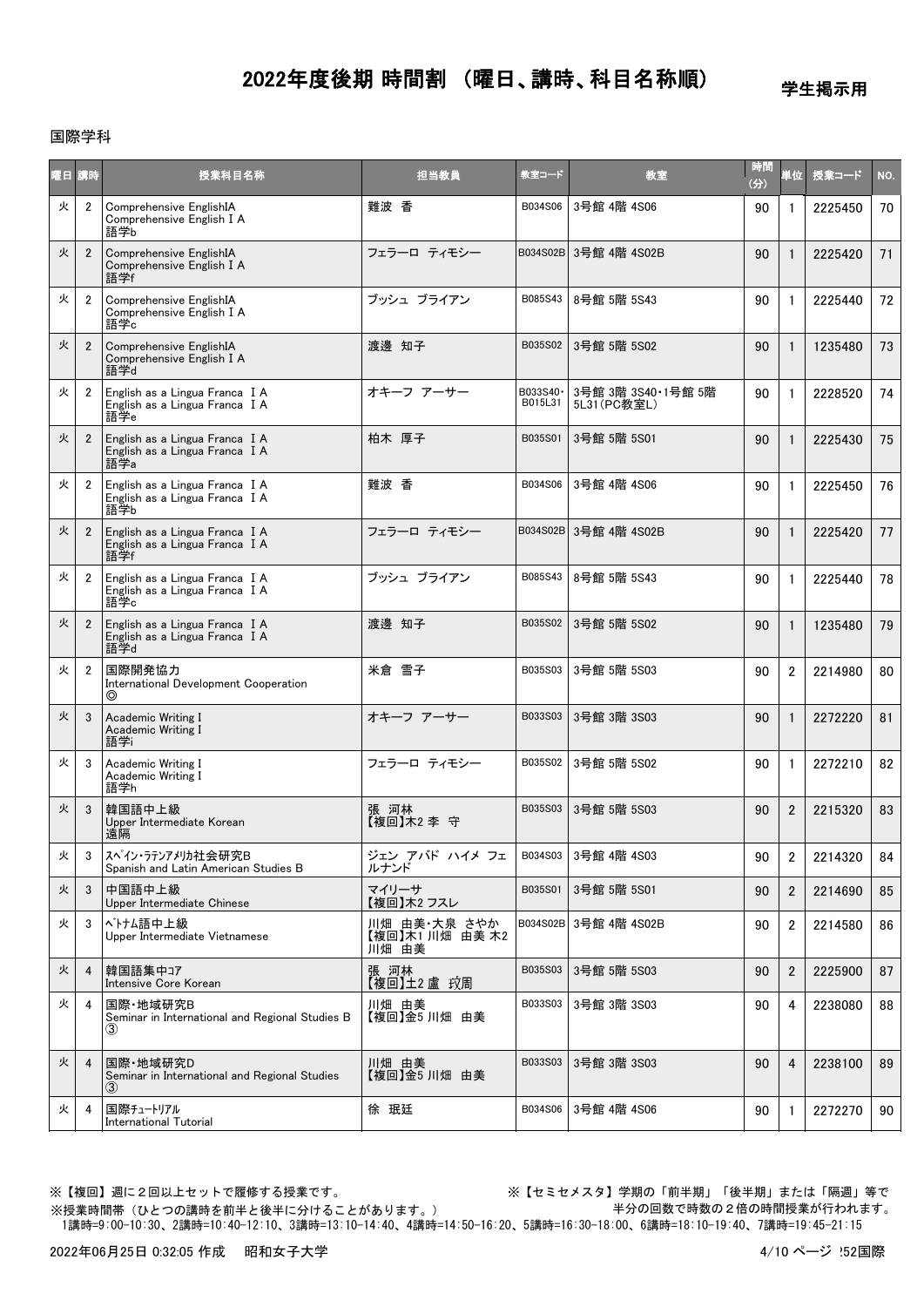学生掲示用

### 国際学科

| 曜日 講時 |                | 授業科目名称                                                                     | 担当教員                                               | 教室コード               | 教室                                 | 時間<br>(分) | 単位             | 授業コード   | NO. |
|-------|----------------|----------------------------------------------------------------------------|----------------------------------------------------|---------------------|------------------------------------|-----------|----------------|---------|-----|
| 火     | $\overline{4}$ | スペイン語集中イマージョン<br>Intensive Immersion Spanish                               | ジェン アバド ハイメ フェ<br>ルナンド<br>【複回】月3 ドゥケプロベンシ<br>オ エレナ | B034S03             | 3号館 4階 4S03                        | 90        | $\overline{2}$ | 2224930 | 91  |
| 火     | 4              | 中国語集中実践<br><b>Intensive Practical Chinese</b>                              | フスレ<br>【複回】水3 フスレ                                  | B033S06             | 3号館 3階 3S06                        | 90        | $\overline{2}$ | 2225730 | 92  |
| 火     | $\overline{4}$ | ヘトナム語集中イマージョン<br>Intensive Immersion Vietnamese                            | グエンザイン<br>【複回】金2 教員未定                              | B034S02B            | 3号館 4階 4S02B                       | 90        | $\overline{2}$ | 2225640 | 93  |
| 火     | 5              | 国際·地域研究A<br>Seminar in International and Regional Studies A<br>(5)         | フスレ<br>【複回】木5 フスレ                                  | B033S06             | 3号館 3階 3S06                        | 90        | 4              | 2237800 | 94  |
| 火     | 5              | 国際·地域研究A<br>Seminar in International and Regional Studies A<br>$\rm(2)$    | マイリーサ<br>【複回】木5 マイリーサ                              | B034S03·<br>B015L31 | 3号館 4階 4S03·1号館 5階<br>5L31 (PC教室L) | 90        | 4              | 2237770 | 95  |
| 火     | 5              | 国際·地域研究A<br>Seminar in International and Regional Studies A<br>$\bf(4)$    | 李 守<br>【複回】木5 李守                                   | B034S04             | 3号館 4階 4S04                        | 90        | 4              | 2237820 | 96  |
| 火     | 5              | 国際·地域研究B<br>Seminar in International and Regional Studies B<br>$\rm(2)$    | 寺島 政子<br>【複回】金5 寺島 政子                              | B034S06             | 3号館 4階 4S06                        | 90        | $\overline{4}$ | 2238070 | 97  |
| 火     | 5              | 国際·地域研究C<br>Seminar in International and Regional Studies<br>(5)           | フスレ<br>【複回】木5 フスレ                                  | B033S06             | 3号館 3階 3S06                        | 90        | 4              | 2237200 | 98  |
| 火     | 5              | 国際·地域研究C<br>Seminar in International and Regional Studies<br>$\bf(2)$      | マイリーサ<br>【複回】木5 マイリーサ                              | B034S03·<br>B015L31 | 3号館 4階 4S03·1号館 5階<br>5L31 (PC教室L) | 90        | $\overline{4}$ | 2237170 | 99  |
| 火     | 5              | 国際·地域研究C<br>Seminar in International and Regional Studies<br>$\bf{(4)}$    | 李 守<br>【複回】木5 李 守                                  | B034S04             | 3号館 4階 4S04                        | 90        | 4              | 2237830 | 100 |
| 火     | 5              | 国際·地域研究D<br>Seminar in International and Regional Studies<br>$\rm(2)$      | 寺島 政子<br>【複回】金5 寺島 政子                              | B034S06             | 3号館 4階 4S06                        | 90        | $\overline{4}$ | 2238090 | 101 |
| 火     | 5              | ベトナム語集中コア<br>Intensive Core Vietnamese                                     | グエン ザイン<br>【複回】金1 教員未定                             |                     | B034S02B 3号館 4階 4S02B              | 90        | $\overline{2}$ | 2225040 | 102 |
| 水     | $\overline{1}$ | ドイツ語中上級<br>Upper Intermediate German                                       | ステファン メルテンス<br>【複回】月2 ステファン メル<br>テンス              | B035S01             | 3号館 5階 5S01                        | 90        | $\overline{2}$ | 2214460 | 103 |
| 水     | $\overline{1}$ | フランス語中上級<br>Upper Intermediate French                                      | 田戸 カンナ<br>【複回】月2 伊東 イザベル                           | B034S03             | 3号館 4階 4S03                        | 90        | $\overline{2}$ | 2214520 | 104 |
| 水     | $\overline{2}$ | Comprehensive English III A<br>Comprehensive $English \mathbb{I} A$<br>語学b | アリング ベサニー                                          | B034S04             | 3号館 4階 4S04                        | 90        | 1              | 2213970 | 105 |
| 水     | $\overline{2}$ | Comprehensive English III A<br>Comprehensive English III A<br>語学a          | メイソン サイモン                                          | B034S03             | 3号館 4階 4S03                        | 90        | 1              | 2213960 | 106 |
| 水     | $\overline{2}$ | 東南アジア社会研究A<br>Social Studies on Southeast Asia A<br>Ő                      | 米倉 雪子                                              | B035S01             | 3号館 5階 5S01                        | 90        | $\mathbf{2}$   | 2225860 | 107 |
| 水     | 3              | Comprehensive English III A<br>Comprehensive English III A<br>語学d          | アリング ベサニー                                          | B034S04             | 3号館 4階 4S04                        | 90        | $\mathbf{1}$   | 2213990 | 108 |
| 水     | 3              | Comprehensive English III A<br>Comprehensive $English \mathbf{I}A語学c$      | メイソン サイモン                                          | B034S03             | 3号館 4階 4S03                        | 90        | 1              | 2213980 | 109 |
| 水     | 3              | 韓国語集中イマージョン<br>Intensive Immersion Korean                                  | 徐  珉廷<br>【複回】土1 <u>盧</u> 玟周                        | B033S06             | 3号館 3階 3S06                        | 90        | $\overline{2}$ | 2215360 | 110 |
| 水     | 3              | スペイン語集中実践<br>Intensive Practical Spanish                                   | 小倉 麻由子<br>【複回】土1 ジェン アバド<br>ハイメ フェルナンド             | B035S01             | 3号館 5階 5S01                        | 90        | $\overline{2}$ | 2225590 | 111 |

※【複回】週に2回以上セットで履修する授業です。 ※【セミセメスタ】学期の「前半期」「後半期」または「隔週」等で 半分の回数で時数の2倍の時間授業が行われます。

 1講時=9:00-10:30、2講時=10:40-12:10、3講時=13:10-14:40、4講時=14:50-16:20、5講時=16:30-18:00、6講時=18:10-19:40、7講時=19:45-21:15 ※授業時間帯(ひとつの講時を前半と後半に分けることがあります。)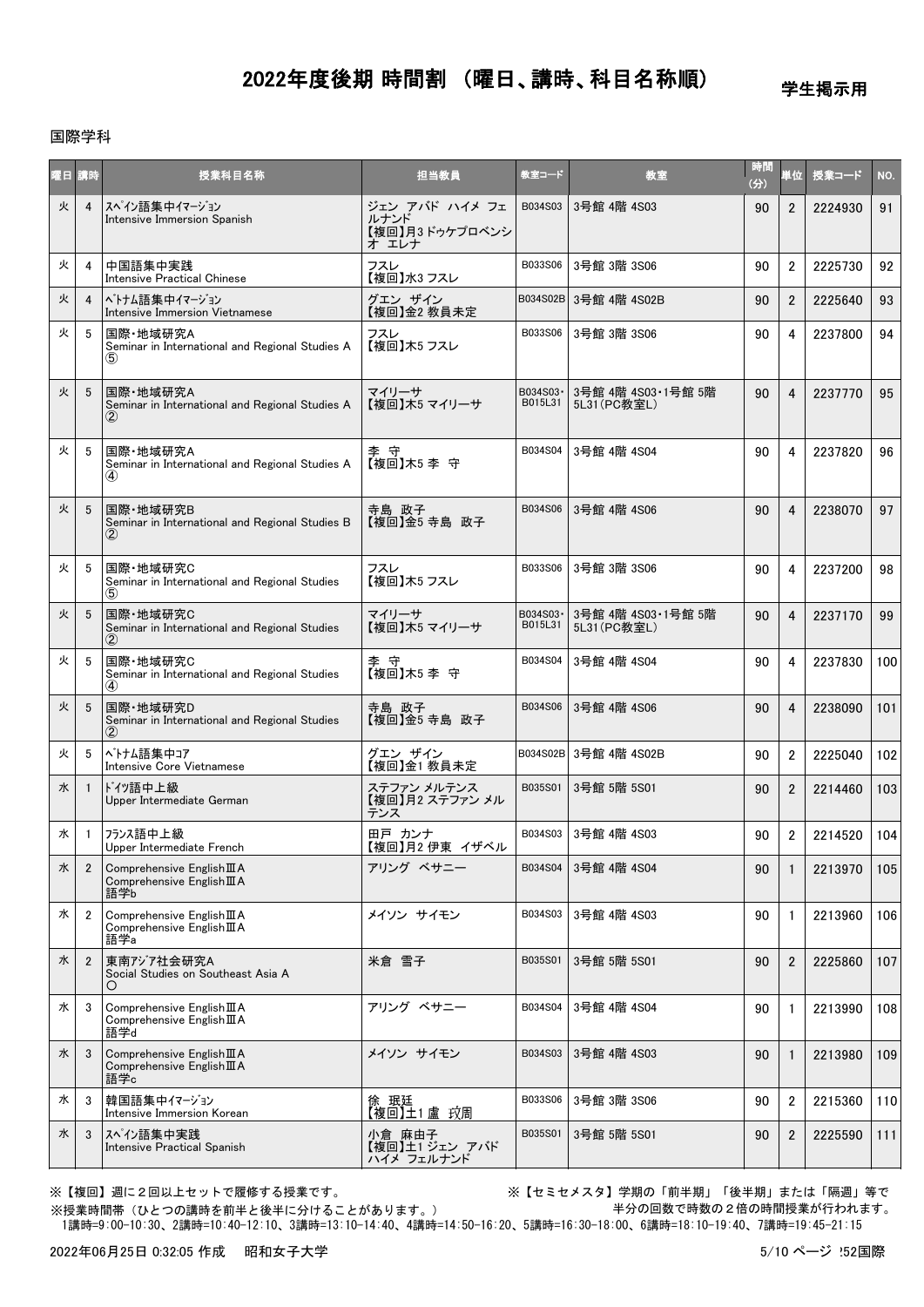#### 学生掲示用

### 国際学科

| 曜日 講時 |                | 授業科目名称                                                     | 担当教員                                     | 教室コード                | 教室                                    | 時間<br>(分) | 単位             | 授業コード   | NO. |
|-------|----------------|------------------------------------------------------------|------------------------------------------|----------------------|---------------------------------------|-----------|----------------|---------|-----|
| 水     | 3              | 卒業演習<br><b>Graduation Seminar</b>                          | 矢島 宏紀                                    |                      | B034S02B 3号館 4階 4S02B                 | 90        |                | 2237880 | 112 |
| 水     | 3              | 中国語集中実践<br><b>Intensive Practical Chinese</b>              | フスレ<br>【複回】火4 フスレ                        | B035S03              | 3号館 5階 5S03                           | 90        | $\overline{2}$ | 2225730 | 113 |
| 水     | 3              | ドイツ語集中コア<br>Intensive Core German                          | 橋本 由紀子<br>【複回】金2 寺島 政子                   | B035S02              | 3号館 5階 5S02                           | 90        | $\overline{2}$ | 2225610 | 114 |
| 水     | 3              | フランス語集中コア<br>Intensive Core French                         | 加藤 美季子<br>【複回】金2 加藤 美季子                  | B033S05              | 3号館 3階 3S05                           | 90        | $\overline{2}$ | 2225630 | 115 |
| 木     |                | 開発援助(英語)<br>Development and Aid (in English)<br>⊚          | 小西 雅子                                    | B084S42              | 8号館 4階 4S42                           | 90        | $\overline{2}$ | 2215270 | 116 |
| 木     |                | 開発援助と経済 II<br>Development Aid and the Economy II<br>⊚      | 小西 雅子                                    | B084S42              | 8号館 4階 4S42                           | 90        | $\overline{2}$ | 2215270 | 117 |
| 木     |                | 国際セミナー<br><b>International Seminar</b>                     | 渡邊 知子                                    | B035S01              | 3号館 5階 5S01                           | 90        | $\overline{2}$ | 2274190 | 118 |
| 木     |                | ベトナム語中上級<br>Upper Intermediate Vietnamese                  | 川畑 由美・大泉 さやか<br>【複回】火3 川畑 由美木2<br>川畑 由美  |                      | B034S02B 3号館 4階 4S02B                 | 90        | $\overline{2}$ | 2214580 | 119 |
| 木     | -1             | メディアコミュニケーション<br>Media Communication<br>情報d                | 林 康弘                                     | B086L04              | 8号館 6階 6L04 (PC教室G)                   | 90        | $\mathbf{1}$   | 2228560 | 120 |
| 木     |                | メディアコミュニケーション I<br>Media Communication I<br>情報d            | 林 康弘                                     | B086L04              | 8号館 6階 6L04 (PC教室G)                   | 90        | 1              | 2228560 | 121 |
| 木     | $\overline{2}$ | 開発援助と経済<br>The Economics of DevelopmentAssistance<br>⊚     | 米倉 雪子                                    | B035S02              | 3号館 5階 5S02                           | 90        | $\overline{2}$ | 2225340 | 122 |
| 木     | $\overline{2}$ | 開発援助と経済Ⅰ<br>The Economics of Development Assistance I<br>⊚ | 米倉 雪子                                    | B035S02              | 3号館 5階 5S02                           | 90        | $\overline{2}$ | 2225340 | 123 |
| 木     | $\overline{2}$ | 韓国語中上級<br>Upper Intermediate Korean<br>遠隔                  | 李 守<br>【複回】火3 張 河林                       | B015L31 ·<br>B035S01 | 1号館 5階 5L31 (PC教室L) · 3<br>号館 5階 5S01 | 90        | $\overline{2}$ | 2215320 | 124 |
| 木     | $\overline{2}$ | スペイン語中上級<br>Upper Intermediate Spanish                     | 小倉 麻由子<br>【複回】月2ドゥケプロベンシ<br>オ エレナ        | B034S04              | 3号館 4階 4S04                           | 90        | $\overline{2}$ | 2214340 | 125 |
| 木     | $\overline{2}$ | 中国語中上級<br>Upper Intermediate Chinese                       | フスレ<br>【複回】火3 マイリーサ                      | B035S03              | 3号館 5階 5S03                           | 90        | $\overline{2}$ | 2214690 | 126 |
| 木     | $\overline{2}$ | ベトナム語中上級<br>Upper Intermediate Vietnamese                  | 川畑 由美 大泉 さやか<br>【複回】火3 川畑 由美 木1<br>川畑 由美 |                      | B034S02B 3号館 4階 4S02B                 | 90        | $\overline{2}$ | 2214580 | 127 |
| 木     | 2              | メディアコミュニケーション<br>Media Communication<br>情報b                | 林 康弘                                     | B086L04              | 8号館 6階 6L04(PC教室G)                    | 90        | $\mathbf{1}$   | 2228510 | 128 |
| 木     | $\overline{2}$ | メディアコミュニケーション I<br>Media Communication I<br>情報b            | 林 康弘                                     | B086L04              | 8号館 6階 6L04 (PC教室G)                   | 90        | $\mathbf{1}$   | 2228510 | 129 |
| 木     | 3              | Critical Reading I<br>Critical Reading I<br>語学i(3年生)       | 下田 啓                                     | B034S04              | 3号館 4階 4S04                           | 90        | -1             | 2225510 | 130 |
| 木     | 3              | 卒業演習<br><b>Graduation Seminar</b>                          | フスレ                                      | B035S03              | 3号館 5階 5S03                           | 90        | $\mathbf{1}$   | 2237870 | 131 |
| 木     | 3              | 卒業演習<br><b>Graduation Seminar</b>                          | マイリーサ                                    | B034S06              | 3号館 4階 4S06                           | 90        | $\mathbf{1}$   | 2237860 | 132 |
| 木     | 3              | ドイツ社会研究<br>German Studies<br>$\circledcirc$                | 岩田 正之                                    | B031S02              | 3号館 1階 1S02                           | 90        | $\overline{2}$ | 2224970 | 133 |
| 木     | 3              | 比較文化論<br>Comparative Culture<br>O                          | 徐 珉廷                                     | B033S06              | 3号館 3階 3S06                           | 90        | 2              | 2225870 | 134 |

※【複回】週に2回以上セットで履修する授業です。 ※【セミセメスタ】学期の「前半期」「後半期」または「隔週」等で 半分の回数で時数の2倍の時間授業が行われます。

 1講時=9:00-10:30、2講時=10:40-12:10、3講時=13:10-14:40、4講時=14:50-16:20、5講時=16:30-18:00、6講時=18:10-19:40、7講時=19:45-21:15 ※授業時間帯(ひとつの講時を前半と後半に分けることがあります。)

2022年06月25日 0:32:05 作成 昭和女子大学 6/10 ページ 252国際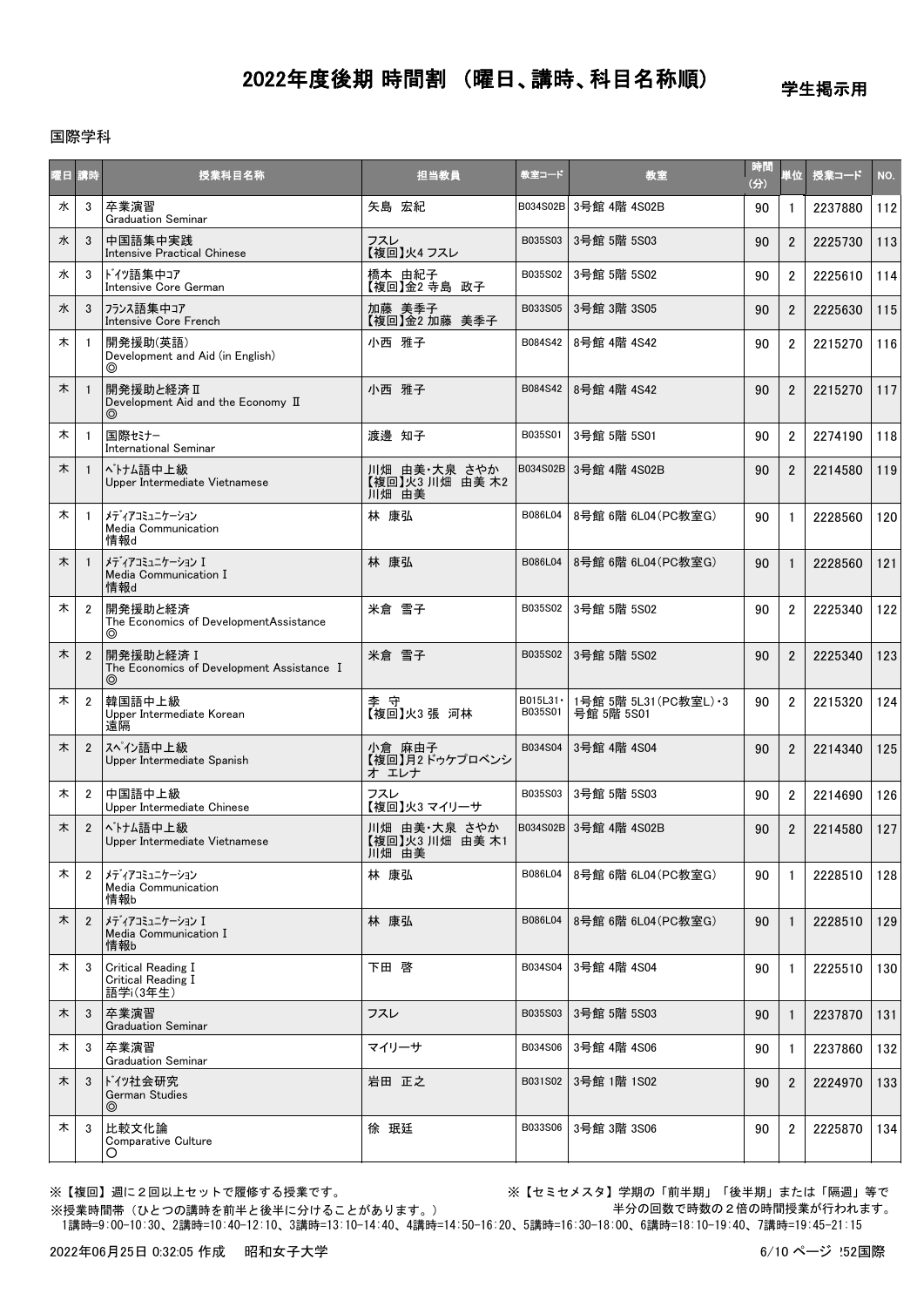学生掲示用

## 国際学科

| ME.     | ■ 1時            | 授業科目名称                                                                           | 担当教員                                         | 教室コード               | 教室                                | 時間<br>(分) | 単位                      | 授業コード   | NO. |
|---------|-----------------|----------------------------------------------------------------------------------|----------------------------------------------|---------------------|-----------------------------------|-----------|-------------------------|---------|-----|
| 木       | 3               | 文化人類学<br>Introduction to Cultural Anthropology<br>Ő                              | 大泉 さやか                                       | B035S01             | 3号館 5階 5S01                       | 90        | $\overline{2}$          | 2272260 | 135 |
| 木       | 4               | 韓国語集中実践<br>Intensive Practical Korean                                            | 李 守<br>【複回】月3 徐  珉廷                          | B033S06             | 3号館 3階 3S06                       | 90        | $\overline{2}$          | 2228300 | 136 |
| 木       | 4               | 国際·地域研究A<br>Seminar in International and Regional Studies A<br>(3)               | 柿崎 正樹<br>【複回】月4 柿崎 正樹                        | B035S03             | 3号館 5階 5S03                       | 90        | 4                       | 2237130 | 137 |
| 木       | 4               | 国際·地域研究C<br>Seminar in International and Regional Studies<br>(3)                 | 柿崎 正樹<br>【複回】月4 柿﨑 正樹                        | B035S03             | 3号館 5階 5S03                       | 90        | 4                       | 2237220 | 138 |
| 木       | 4               | 国際社会論C<br>International Society C<br>⊚                                           | 米倉 雪子                                        | B035S01             | 3号館 5階 5S01                       | 90        | $\overline{2}$          | 2225160 | 139 |
| 木       | 4               | スペイン語集中コア<br>Intensive Core Spanish                                              | キンタナ アツィリ<br>【複回】金2 小倉 麻由子                   | B035S02             | 3号館 5階 5S02                       | 90        | $\overline{2}$          | 2214400 | 140 |
| 木       | 4               | 中国語集中イマージョン<br>Intensive Immersion Chinese                                       | マイリーサ<br>【複回】金2張陵                            | B034S06             | 3号館 4階 4S06                       | 90        | $\overline{2}$          | 2225710 | 141 |
| 木       | 4               | ドイツ語集中イマージョン<br>Intensive Immersion German                                       | カーロウ アンドレアルイー<br>ゼ<br>【複回】月3 ステファン メル<br>テンス | B033S04             | 3号館 3階 3S04                       | 90        | $\overline{2}$          | 2214470 | 142 |
| 木       | 4               | 日本社会概論B<br>Japanese Society B<br>⊚                                               | 下田 啓                                         | B034S04             | 3号館 4階 4S04                       | 90        | $\overline{2}$          | 2215140 | 143 |
| 木       | 4               | フランス語集中イマージョン<br>Intensive Immersion French                                      | 市橋 明典<br>【複回】月3 伊東 イザベル                      | B034S03             | 3号館 4階 4S03                       | 90        | $\overline{2}$          | 2225620 | 144 |
| 木       | 4               | ベトナム語集中実践<br>Intensive Practical Vietnamese                                      | 大泉 さやか<br>【複回】木5 大泉 さやか                      |                     | B034S02B 3号館 4階 4S02B             | 90        | $\overline{2}$          | 2225660 | 145 |
| 木       | 5               | 国際·地域研究A<br>Seminar in International and Regional Studies A<br>(1)               | 小倉 麻由子<br>【複回】月4 小倉 麻由子                      | B034S03             | 3号館 4階 4S03                       | 90        | 4                       | 2237790 | 146 |
| 木       | 5               | 国際·地域研究A<br>Seminar in International and Regional Studies A<br>$\left( 5\right)$ | フスレ<br>【複回】火5 フスレ                            | B035S03             | 3号館 5階 5S03                       | 90        | $\overline{4}$          | 2237800 | 147 |
| 木       | 5               | 国際·地域研究A<br>Seminar in International and Regional Studies A<br>$^\mathrm{(2)}$   | マイリーサ<br>【複回】火5 マイリーサ                        | B034S06·<br>B086L04 | 3号館 4階 4S06·8号館 6階<br>6L04(PC教室G) | 90        | 4                       | 2237770 | 148 |
| $\star$ | $5\overline{)}$ | 国際·地域研究A<br>Seminar in International and Regional Studies A<br>$\bf(4)$          | 李守<br>【複回】火5 李守                              | B033S06             | 3号館 3階 3S06                       | 90        | $\overline{\mathbf{4}}$ | 2237820 | 149 |
| 木       | 5               | 国際·地域研究C<br>Seminar in International and Regional Studies<br>(1)                 | 小倉 麻由子<br>【複回】月4 小倉 麻由子                      | B034S03             | 3号館 4階 4S03                       | 90        | 4                       | 2237190 | 150 |
| 木       | 5               | 国際·地域研究C<br>Seminar in International and Regional Studies<br>$\scriptstyle{(5)}$ | フスレ<br>【複回】火5 フスレ                            | B035S03             | 3号館 5階 5S03                       | 90        | 4                       | 2237200 | 151 |
| 木       | 5               | 国際·地域研究C<br>Seminar in International and Regional Studies<br>2                   | マイリーサ<br>【複回】火5 マイリーサ                        | B034S06·<br>B086L04 | 3号館 4階 4S06·8号館 6階<br>6L04(PC教室G) | 90        | 4                       | 2237170 | 152 |
| 木       | 5               | 国際·地域研究C<br>Seminar in International and Regional Studies<br>④                   | 李 守<br>【複回】火5 李 守                            | B033S06             | 3号館 3階 3S06                       | 90        | 4                       | 2237830 | 153 |
| 木       | 5               | ベトナム語集中実践<br>Intensive Practical Vietnamese                                      | 大泉 さやか<br>【複回】木4 大泉 さやか                      | B034S02B            | 3号館 4階 4S02B                      | 90        | $\overline{2}$          | 2225660 | 154 |
| 金       |                 | Communication Workshop II<br>Communication Workshop II<br>b                      | 我謝 京子                                        | B086L06             | 8号館 6階 6L06 (PC教室E)               | 90        | $\mathbf{1}$            | 2228410 | 155 |

※授業時間帯(ひとつの講時を前半と後半に分けることがあります。)

※【複回】週に2回以上セットで履修する授業です。 ※【セミセメスタ】学期の「前半期」「後半期」または「隔週」等で 半分の回数で時数の2倍の時間授業が行われます。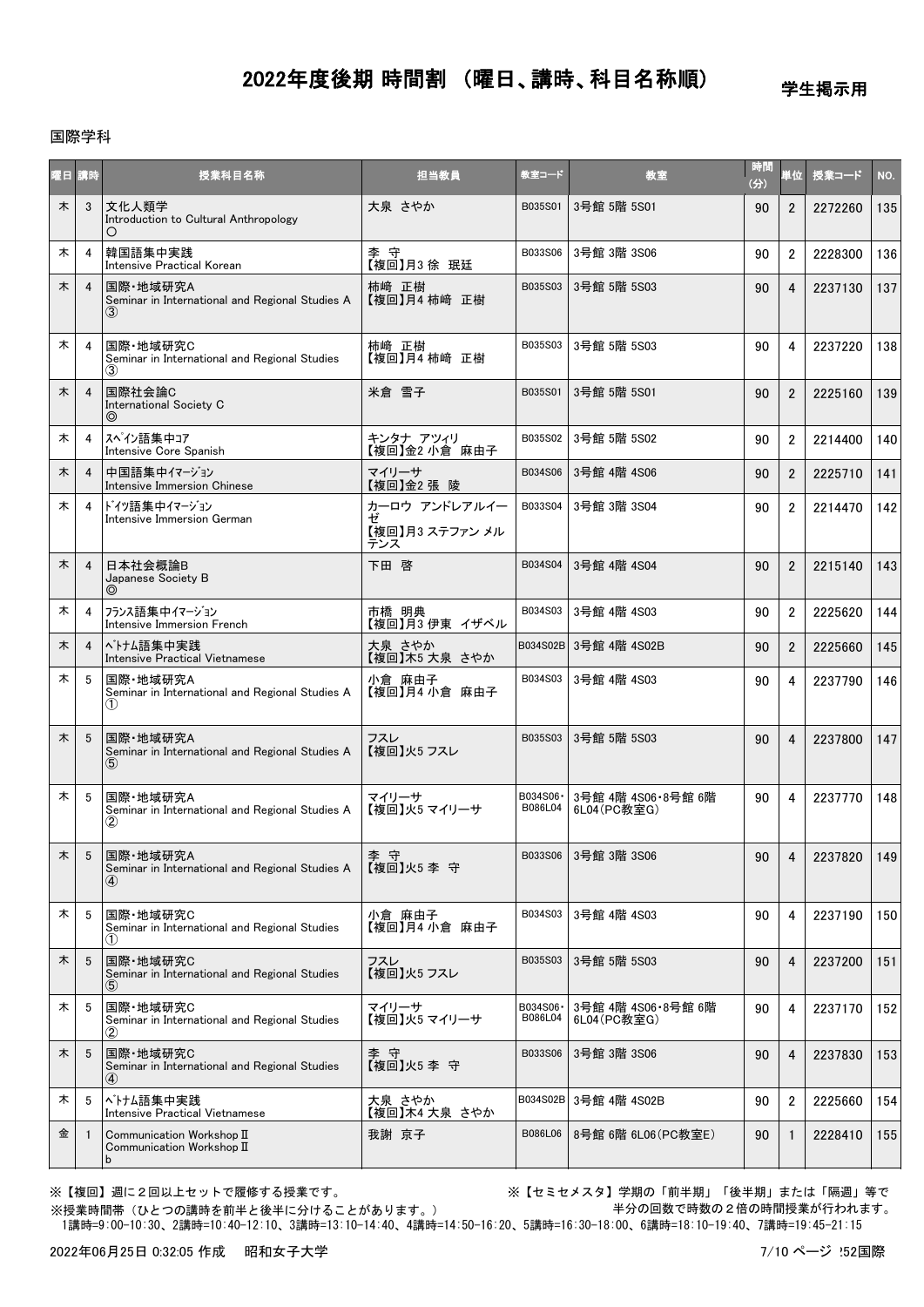学生掲示用

### 国際学科

| 阳目 | 「時             | 授業科目名称                                                                    | 担当教員                      | 教室コード    | 教室                    | 時間<br>$\left(\frac{1}{2}\right)$ | 単位             | 授業コード   | NO. |
|----|----------------|---------------------------------------------------------------------------|---------------------------|----------|-----------------------|----------------------------------|----------------|---------|-----|
| 金  | $\mathbf{1}$   | Communication Workshop II<br>Communication Workshop II<br>a               | 矢島 宏紀                     | B034S03  | 3号館 4階 4S03           | 90                               | $\mathbf{1}$   | 2213950 | 156 |
| 金  | $\mathbf{1}$   | 言語学概論<br>Introduction to Linguistics<br>◎                                 | 渡邊 知子·李 守·小倉<br>麻由子       | B033S04  | 3号館 3階 3S04           | 90                               | $\overline{2}$ | 2274180 | 157 |
| 金  | $\mathbf{1}$   | 東南アジア社会研究C<br>Social Studies on Southeast Asia C                          | 大泉 さやか                    | B035S02  | 3号館 5階 5S02           | 90                               | $\overline{2}$ | 2215180 | 158 |
| 金  | $\mathbf{1}$   | ベトナム語集中コア<br>Intensive Core Vietnamese                                    | 教員未定<br>【複回】火5 グエン ザイン    |          | B034S02B 3号館 4階 4S02B | 90                               | $\overline{2}$ | 2225040 | 159 |
| 金  | $\overline{2}$ | Comprehensive English III B<br>Comprehensive English III B<br>語学a         | アリング ベサニー                 | B034S03  | 3号館 4階 4S03           | 90                               | $\mathbf{1}$   | 2214000 | 160 |
| 金  | $\overline{2}$ | Comprehensive $EnglishI\mathbb{I}B$<br>Comprehensive English III B<br>語学d | オキーフ アーサー                 | B035S01  | 3号館 5階 5S01           | 90                               | $\mathbf{1}$   | 2214030 | 161 |
| 金  | $\overline{2}$ | Comprehensive English III B<br>Comprehensive English III B<br>語学b         | 下田 啓                      | B034S04  | 3号館 4階 4S04           | 90                               | $\mathbf{1}$   | 2214010 | 162 |
| 金  | $\overline{2}$ | Comprehensive English III B<br>Comprehensive $English \mathbb{I}B語学c$     | メイソン サイモン                 | B034S06  | 3号館 4階 4S06           | 90                               | 1              | 2214020 | 163 |
| 金  | $\overline{2}$ | スペイン語集中コア<br>Intensive Core Spanish                                       | 小倉 麻由子<br>【複回】木4 キンタナ アツィ | B033S04  | 3号館 3階 3S04           | 90                               | $\overline{2}$ | 2214400 | 164 |
| 金  | $\overline{2}$ | 中国語集中イマージョン<br><b>Intensive Immersion Chinese</b>                         | 張陵<br>【複回】木4 マイリーサ        | B035S03  | 3号館 5階 5S03           | 90                               | $\overline{2}$ | 2225710 | 165 |
| 金  | $\overline{2}$ | ドイツ語集中コア<br>Intensive Core German                                         | 寺島 政子<br>【複回】水3橋本 由紀子     | B035S02  | 3号館 5階 5S02           | 90                               | $\overline{2}$ | 2225610 | 166 |
| 金  | $\overline{2}$ | フランス語集中コア<br>Intensive Core French                                        | 加藤 美季子<br>【複回】水3 加藤 美季子   | B033S06  | 3号館 3階 3S06           | 90                               | $\overline{2}$ | 2225630 | 167 |
| 金  | $\overline{2}$ | ベトナム語集中イマージョン<br>Intensive Immersion Vietnamese                           | 教員未定<br>【複回】火4 グエン ザイン    | B034S02B | 3号館 4階 4S02B          | 90                               | $\overline{2}$ | 2225640 | 168 |
| 金  | 3              | Comprehensive EnglishIB<br>Comprehensive English I B<br>語学b               | アリング ベサニー                 | B034S03  | 3号館 4階 4S03           | 90                               | $\mathbf{1}$   | 2225470 | 169 |
| 金  | 3              | Comprehensive EnglishIB<br>Comprehensive English I B<br>語学d               | オキーフ アーサー                 | B033S05  | 3号館 3階 3S05           | 90                               | $\mathbf{1}$   | 2225490 | 170 |
| 金  | 3              | Comprehensive EnglishIB<br>Comprehensive English I B<br>語学c               | 柏木 厚子                     | B033S03  | 3号館 3階 3S03           | 90                               | $\mathbf{1}$   | 2225480 | 171 |
| 金  | 3              | Comprehensive EnglishIB<br>Comprehensive English I B<br>語学f               | 難波 香                      | B035S03  | 3号館 5階 5S03           | 90                               | $\mathbf{1}$   | 1235470 | 172 |
| 金  | 3              | Comprehensive EnglishIB<br>Comprehensive English I B<br>語学e               | ブッシュ ブライアン                | B035S01  | 3号館 5階 5S01           | 90                               | $\mathbf{1}$   | 2228530 | 173 |
| 金  | 3              | Comprehensive EnglishIB<br>Comprehensive English I B<br>語学a               | メイソン サイモン                 | B034S06  | 3号館 4階 4S06           | 90                               | $\mathbf{1}$   | 2225460 | 174 |
| 金  | 3              | Critical Reading I<br>Critical Reading I<br>語学h(3年生)                      | 下田 啓                      | B034S04  | 3号館 4階 4S04           | 90                               | $\mathbf{1}$   | 2225500 | 175 |
| 金  | 3              | English as a Lingua Franca I B<br>English as a Lingua Franca I B<br>語学b   | アリング ベサニー                 | B034S03  | 3号館 4階 4S03           | 90                               | $\mathbf{1}$   | 2225470 | 176 |
| 金  | 3              | English as a Lingua Franca I B<br>English as a Lingua Franca I B<br>語学d   | オキーフ アーサー                 | B033S05  | 3号館 3階 3S05           | 90                               | $\mathbf{1}$   | 2225490 | 177 |

※授業時間帯(ひとつの講時を前半と後半に分けることがあります。)

※【複回】週に2回以上セットで履修する授業です。 ※【セミセメスタ】学期の「前半期」「後半期」または「隔週」等で 半分の回数で時数の2倍の時間授業が行われます。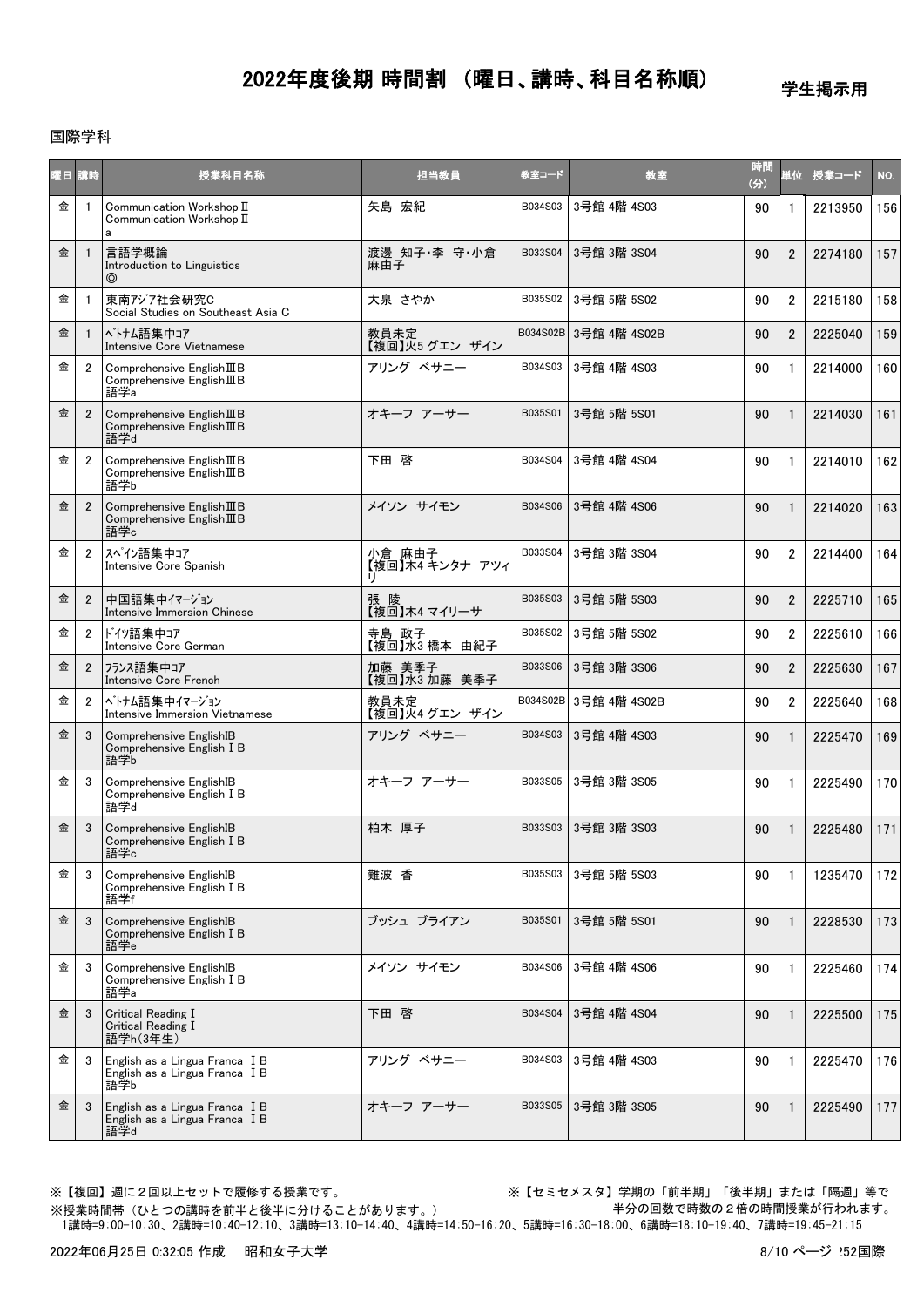学生掲示用

### 国際学科

| 医耳 | 【時             | 授業科目名称                                                                  | 担当教員                              | 教室コード   | 教室                 | 時間<br>(分) | 単位             | 授業コード   | NO. |
|----|----------------|-------------------------------------------------------------------------|-----------------------------------|---------|--------------------|-----------|----------------|---------|-----|
| 金  | 3              | English as a Lingua Franca I B<br>English as a Lingua Franca I B<br>語学c | 柏木 厚子                             | B033S03 | 3号館 3階 3S03        | 90        | $\mathbf{1}$   | 2225480 | 178 |
| 金  | 3              | English as a Lingua Franca I B<br>English as a Lingua Franca I B<br>語学f | 難波 香                              | B035S03 | 3号館 5階 5S03        | 90        | $\mathbf{1}$   | 1235470 | 179 |
| 金  | 3              | English as a Lingua Franca I B<br>English as a Lingua Franca I B<br>語学e | ブッシュ ブライアン                        | B035S01 | 3号館 5階 5S01        | 90        | $\mathbf{1}$   | 2228530 | 180 |
| 金  | 3              | English as a Lingua Franca I B<br>English as a Lingua Franca I B<br>語学a | メイソン サイモン                         | B034S06 | 3号館 4階 4S06        | 90        | $\mathbf{1}$   | 2225460 | 181 |
| 金  | 3              | Grammar in Communication I<br>Grammar in Communication I<br>語学i(3年生)    | 矢島 宏紀                             | B035S02 | 3号館 5階 5S02        | 90        | $\mathbf{1}$   | 2228540 | 182 |
| 金  | 4              | English Seminar II<br>English Seminar II<br>b                           | 矢島 宏紀                             | B035S02 | 3号館 5階 5S02        | 90        | $\mathbf{1}$   | 2272310 | 183 |
| 金  | 4              | Grammar in Communication I<br>Grammar in Communication I<br>語学h(3年生)    | 難波 香                              | B035S03 | 3号館 5階 5S03        | 90        | $\mathbf{1}$   | 2228541 | 184 |
| 金  | 4              | TOEIC Preparation II<br>TOEIC Preparation II<br>b                       | 矢島 宏紀                             | B035S02 | 3号館 5階 5S02        | 90        | $\mathbf{1}$   | 2272310 | 185 |
| 金  | 4              | アメリカ社会研究A<br>American Studies A                                         | 藤守 義光                             | B033S06 | 3号館 3階 3S06        | 90        | $\overline{2}$ | 2224900 | 186 |
| 金  | 4              | アメリカの社会と宗教<br>American Society and Religion                             | 藤守 義光                             | B033S06 | 3号館 3階 3S06        | 90        | $\overline{2}$ | 2224900 | 187 |
| 金  | 4              | 国際社会論B<br><b>International Society B</b><br>$\circledcirc$              | 李 守                               | B034S03 | 3号館 4階 4S03        | 90        | 2              | 2214960 | 188 |
| 金  | $\overline{4}$ | 生命と環境<br>Humans and Environment<br>国際(教養) 英コミ(専門)                       | 常喜 豊                              | B015S33 | 1号館 5階 5S33(合同講義室) | 90        | $\overline{2}$ | 2272120 | 189 |
| 金  | 5              | 国際·地域研究B<br>Seminar in International and Regional Studies B<br>(1)      | オキーフ アーサー<br>【複回】月4 オキーフ アー<br>サー | B034S03 | 3号館 4階 4S03        | 90        | 4              | 2237140 | 190 |
| 金  | 5              | 国際·地域研究B<br>Seminar in International and Regional Studies B<br>(3)      | 川畑 由美<br>【複回】火4川畑 由美              | B035S01 | 3号館 5階 5S01        | 90        | $\overline{4}$ | 2238080 | 191 |
| 金  | 5 <sup>5</sup> | 国際·地域研究B<br>Seminar in International and Regional Studies B<br>$\bf(2)$ | 寺島 政子<br>【複回】火5 寺島 政子             | B034S06 | 3号館 4階 4S06        | 90        |                | 2238070 | 192 |
| 金  | 5              | 国際·地域研究D<br>Seminar in International and Regional Studies               | オキーフ アーサー<br>【複回】月4 オキーフ アー<br>₩. | B034S03 | 3号館 4階 4S03        | 90        | 4              | 2237150 | 193 |
| 金  | 5              | 国際·地域研究D<br>Seminar in International and Regional Studies<br>(3)        | 川畑 由美<br>【複回】火4 川畑 由美             | B035S01 | 3号館 5階 5S01        | 90        | 4              | 2238100 | 194 |
| 金  | 5              | 国際·地域研究D<br>Seminar in International and Regional Studies<br>$\bf(2)$   | 寺島 政子<br>【複回】火5 寺島 政子             | B034S06 | 3号館 4階 4S06        | 90        | 4              | 2238090 | 195 |
| 土  | -1             | 英語特別演習 I A<br>English Special Seminar I A<br>a                          | 大内田 優子                            | B033S03 | 3号館 3階 3S03        | 90        | 1              | 2228230 | 196 |
| 土  | -1             | 英語特別演習IB<br>English Special Seminar I B                                 | オールド アリソン                         | B033S06 | 3号館 3階 3S06        | 90        | $\mathbf{1}$   | 2228260 | 197 |
| 土  | -1             | 韓国語集中イマージョン<br>Intensive Immersion Korean                               | 盧 玟周<br>【複回】水3 徐 珉廷               | B034S03 | 3号館 4階 4S03        | 90        | 2              | 2215360 | 198 |

※授業時間帯(ひとつの講時を前半と後半に分けることがあります。)

※【複回】週に2回以上セットで履修する授業です。 ※【セミセメスタ】学期の「前半期」「後半期」または「隔週」等で 半分の回数で時数の2倍の時間授業が行われます。